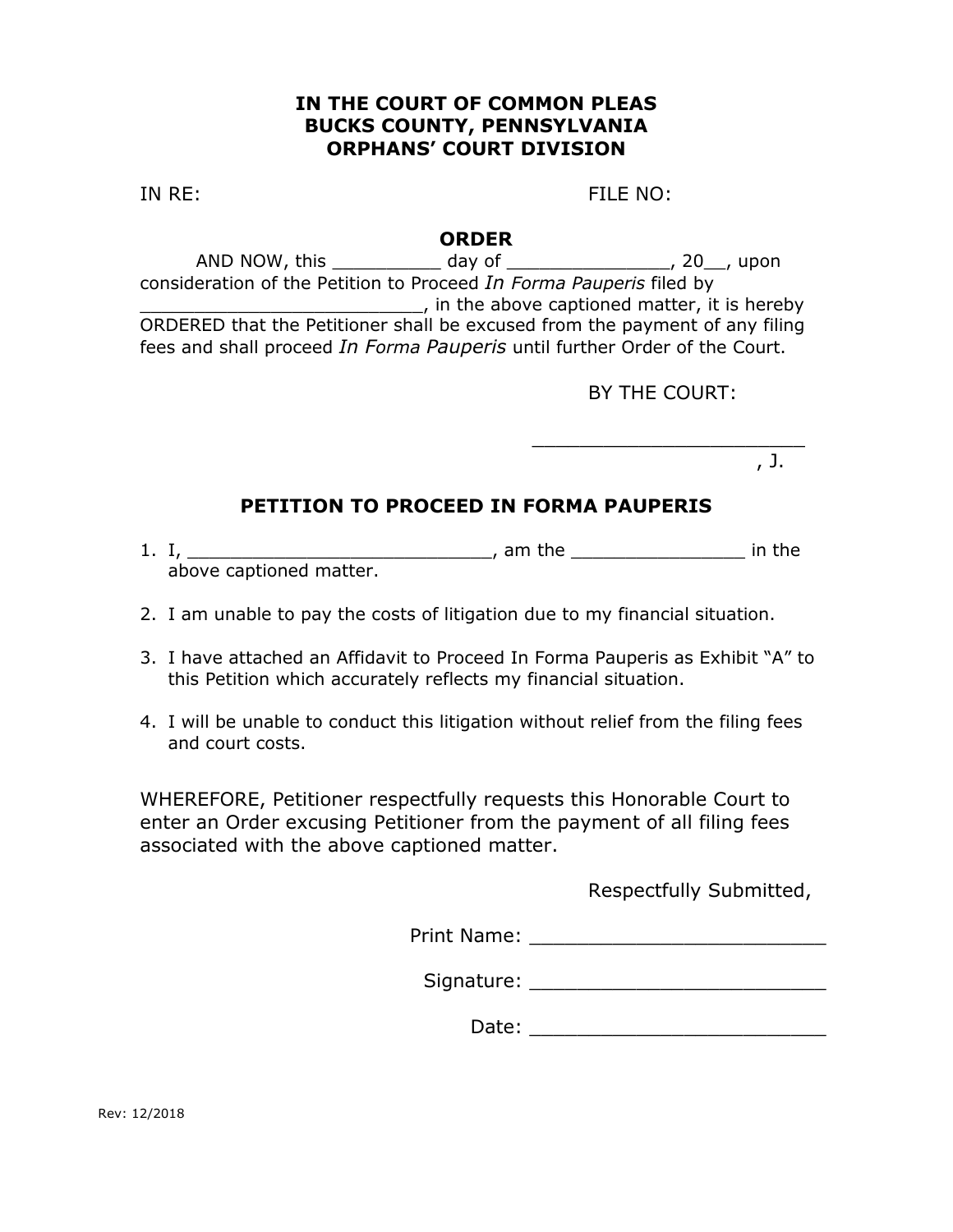### **IN THE COURT OF COMMON PLEAS BUCKS COUNTY, PENNSYLVANIA ORPHANS' COURT DIVISION**

IN RE: File No.:

## **Affidavit to Proceed** *In Forma Pauperis*

1. I am the \_\_\_\_\_\_\_\_\_\_\_\_\_ in the above matter and because of my financial condition am unable to pay the fees and costs of the action or proceeding.

2. I am unable to obtain funds from anyone, including my family and associates, to pay the costs of litigation.

3. I represent that the information below relating to my ability to pay the fees and costs is true and correct:

| a.) |                                            |  |  |
|-----|--------------------------------------------|--|--|
|     |                                            |  |  |
|     |                                            |  |  |
|     |                                            |  |  |
| b.) | Employment                                 |  |  |
|     | If you are presently employed, state:      |  |  |
|     |                                            |  |  |
|     |                                            |  |  |
|     |                                            |  |  |
|     |                                            |  |  |
|     |                                            |  |  |
|     | If you are unemployed, state:              |  |  |
|     |                                            |  |  |
|     |                                            |  |  |
|     |                                            |  |  |
|     |                                            |  |  |
| c.) | Other income within the past twelve months |  |  |
|     |                                            |  |  |
|     |                                            |  |  |
|     |                                            |  |  |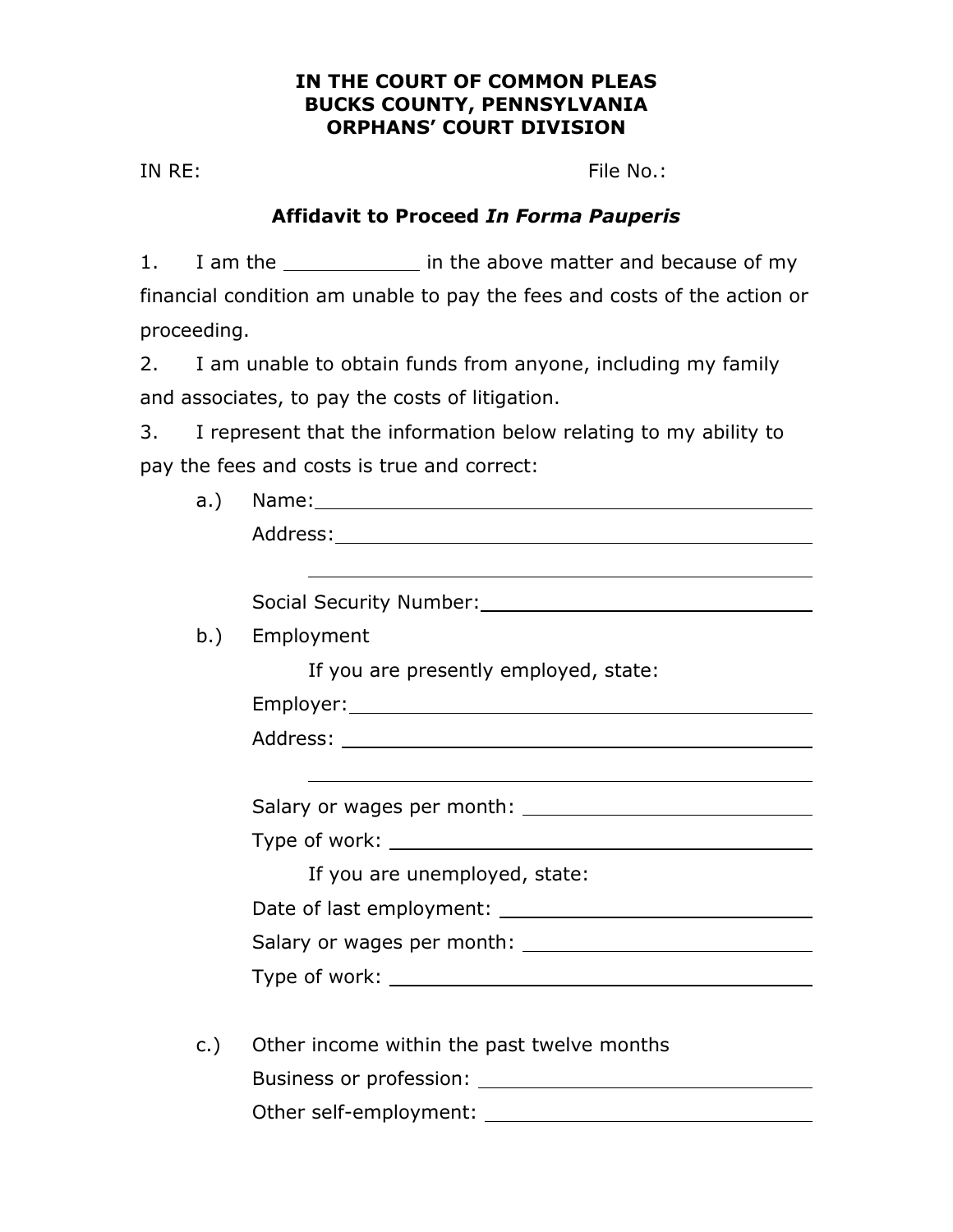|     | Interest:<br><u> 1989 - Johann Barbara, martxa alemaniar amerikan a</u>                                                        |  |  |
|-----|--------------------------------------------------------------------------------------------------------------------------------|--|--|
|     |                                                                                                                                |  |  |
|     |                                                                                                                                |  |  |
|     |                                                                                                                                |  |  |
|     |                                                                                                                                |  |  |
|     |                                                                                                                                |  |  |
|     |                                                                                                                                |  |  |
|     |                                                                                                                                |  |  |
|     |                                                                                                                                |  |  |
|     | Other:<br><u> 1989 - Johann John Stein, markin fan it fjort fan de ferstjer fan de ferstjer fan de ferstjer fan de ferstje</u> |  |  |
| d.) | Other contributions to household support                                                                                       |  |  |
|     |                                                                                                                                |  |  |
|     | If your spouse is employed, state:                                                                                             |  |  |
|     |                                                                                                                                |  |  |
|     |                                                                                                                                |  |  |
|     |                                                                                                                                |  |  |
|     |                                                                                                                                |  |  |
|     |                                                                                                                                |  |  |
|     | Other contributions: University of the contributions:                                                                          |  |  |
| e.) | Property owned                                                                                                                 |  |  |
|     | Cash:<br><u> Alexandria de la construcción de la construcción de la construcción de la construcción de la construcción de</u>  |  |  |
|     |                                                                                                                                |  |  |
|     |                                                                                                                                |  |  |
|     |                                                                                                                                |  |  |
|     |                                                                                                                                |  |  |
|     |                                                                                                                                |  |  |
|     | Cost _______________ Amount Owed \$_______                                                                                     |  |  |
| f.) | Debts and obligations                                                                                                          |  |  |
|     |                                                                                                                                |  |  |
|     |                                                                                                                                |  |  |
|     |                                                                                                                                |  |  |